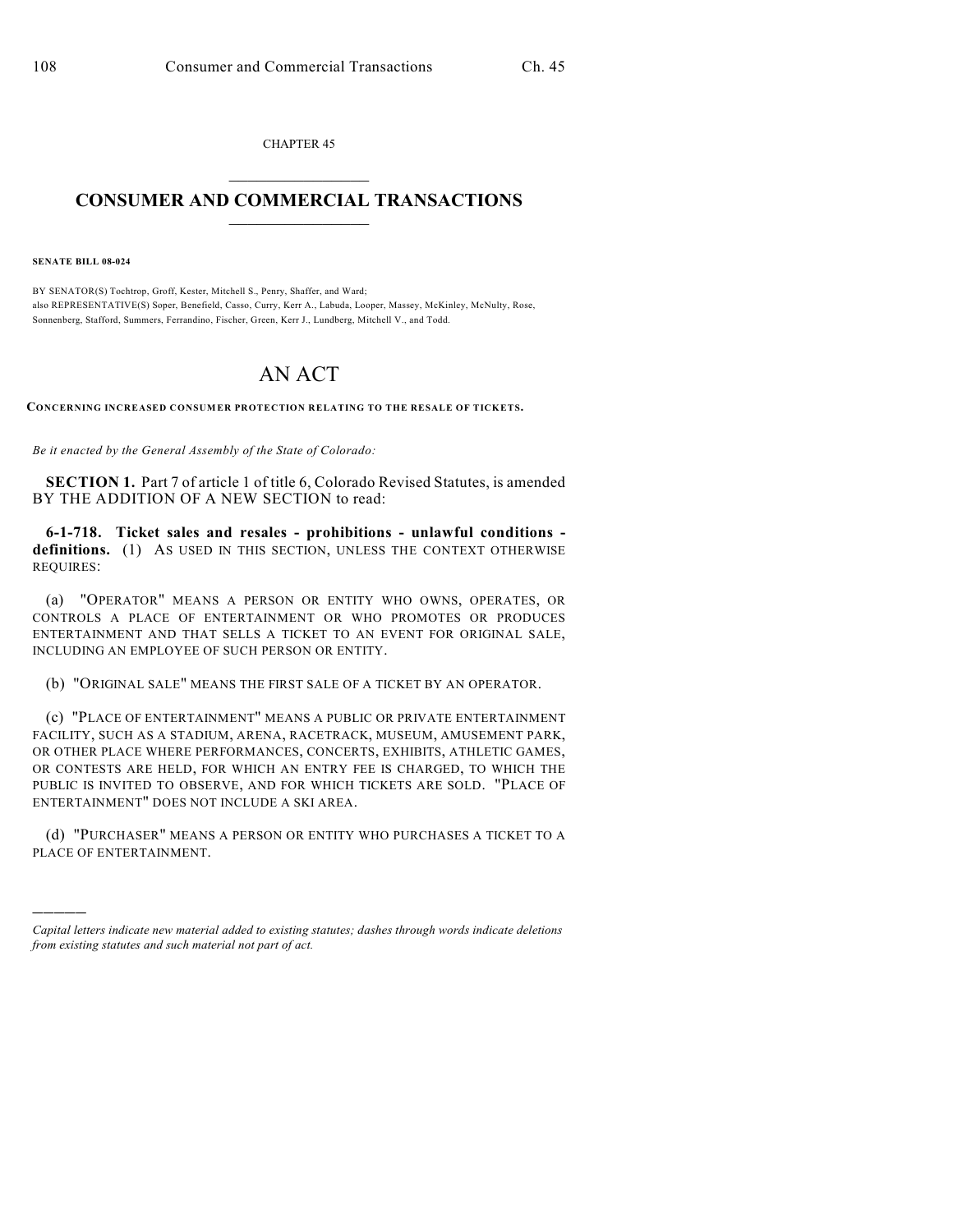(e) "RESALE" OR "RESOLD" MEANS A SALE OTHER THAN THE ORIGINAL SALE OF A TICKET BY A PERSON OR ENTITY.

(f) "RESELLER" MEANS A PERSON OR ENTITY THAT OFFERS OR SELLS TICKETS FOR RESALE AFTER THE ORIGINAL SALE BY THE OPERATOR INCLUDING AN ENTITY THAT OPERATES A PLATFORM OR EXCHANGE FOR THE PURCHASE AND SALE OF TICKETS TO EVENTS THAT ALSO ENGAGES IN THE PURCHASE AND RESALE OF THE TICKET EITHER ON BEHALF OF THE OPERATOR OR ON ITS OWN BEHALF IF A RESELLER.

(g) "TICKET" MEANS A LICENSE ISSUED BY THE OPERATOR OF A PLACE OF ENTERTAINMENT FOR ADMISSION TO AN EVENT AT THE DATE AND TIME SPECIFIED ON THE TICKET, SUBJECT TO THE TERMS AND CONDITIONS AS SPECIFIED BY THE OPERATOR.

(2) RESELLERS SHALL GUARANTEE A FULL REFUND TO A PURCHASER IF:

(a) THE EVENT FOR WHICH THE TICKET WAS RESOLD IS CANCELLED;

(b) THE TICKET DOES NOT OR WOULD NOT IN FACT GRANT THE PURCHASER ADMISSION TO THE EVENT FOR WHICH THE TICKET WAS RESOLD;

(c) THE TICKET IS COUNTERFEIT; OR

(d) THE TICKET FAILS TO CONFORM TO ITS DESCRIPTION AS ADVERTISED OR AS REPRESENTED TO THE PURCHASER BY THE RESELLER.

(3) (a) IT IS VOID AS AGAINST PUBLIC POLICY TO APPLY A TERM OR CONDITION TO THE ORIGINAL SALE TO THE PURCHASER TO LIMIT THE TERMS OR CONDITIONS OF RESALE, INCLUDING, BUT NOT LIMITED TO, A TERM OR CONDITION:

(I) THAT RESTRICTS RESALE IN A SUBSCRIPTION OR SEASON TICKET PACKAGE AGREEMENT AS A CONDITION OF PURCHASE;

(II) THAT A PURCHASER MUST COMPLY WITH TO RETAIN A TICKET FOR THE DURATION OF A SUBSCRIPTION OR SEASON TICKET PACKAGE AGREEMENT THAT LIMITS THE RIGHTS OF THE PURCHASER TO RESELL THE TICKET;

(III) THAT A PURCHASER MUST COMPLY WITH TO RETAIN ANY CONTRACTUALLY AGREED-UPON RIGHTS TO PURCHASE FUTURE SUBSCRIPTIONS OR SEASON TICKET PACKAGE AGREEMENTS; OR

(IV) THAT IMPOSES A SANCTION ON THE PURCHASER IF THE SALE OF THE TICKET IS NOT THROUGH A RESELLER APPROVED BY THE OPERATOR.

(b) NOTHING IN THIS SECTION SHALL BE DEEMED TO PROHIBIT AN OPERATOR FROM PROHIBITING THE RESALE OF A CONTRACTUAL RIGHT IN A SEASON TICKET PACKAGE AGREEMENT THAT GIVES THE ORIGINAL PURCHASER A PRIORITY OR OTHER PREFERENCE TO ENTER INTO A SUBSEQUENT SEASON TICKET PACKAGE AGREEMENT WITH THE OPERATOR.

(4) A PERSON OR ENTITY, INCLUDING AN OPERATOR, THAT REGULATES ADMISSION